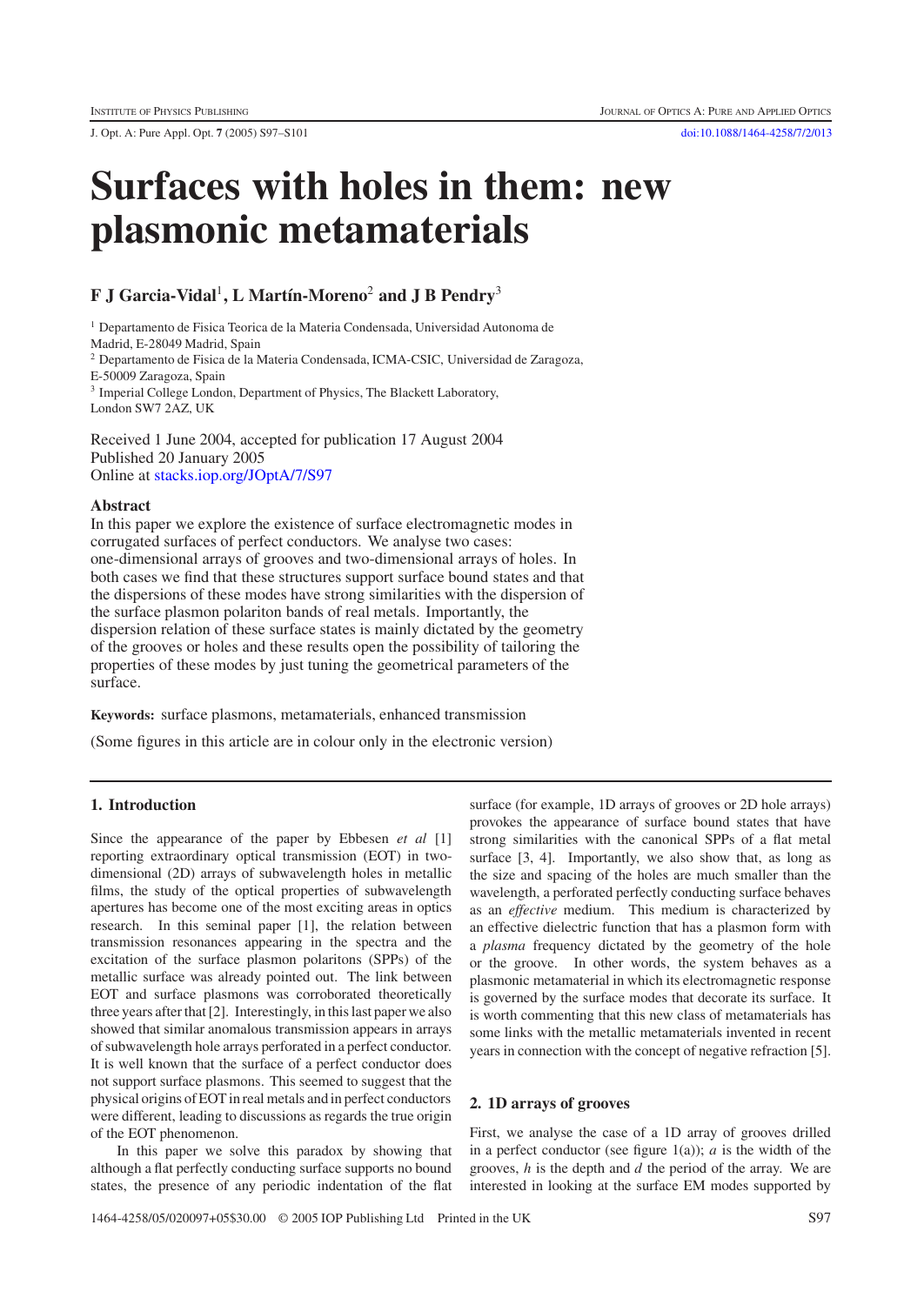

**Figure 1.** (a) A one-dimensional array of grooves of width *a* and depth *h* separated by a distance *d*. We are interested in p-polarized surface modes running in the *x* direction with **E** lying in the  $x-z$ plane. (b) In the effective medium approximation the structure displayed in (a) behaves as an homogeneous but anisotropic layer of thickness *h* on top of a perfect conductor.

this structure. The procedure for calculating the dispersion relation of these surface modes,  $\omega(k_x)$ , is the following. First, we calculate the reflectance of an incident p-polarized incident plane wave with parallel momentum  $k_x$ . As we are interested in a truly surface mode, we will then analyse the expression for the reflectance for the particular case in which the incident plane wave is evanescent,  $k_x > \omega/c_0$  (a truly surface mode has to live outside the light cone). The locations of the divergences in the reflectance will give us the desired dispersion relation for the surface EM modes.

The electromagnetic (EM) fields associated with the incident wave are

$$
\vec{E}^{\text{inc}} = \frac{1}{\sqrt{d}} e^{ik_x x} e^{ik_z z} \begin{pmatrix} 1 \\ 0 \\ -k_x / k_z \end{pmatrix}
$$
\n
$$
\vec{H}^{\text{inc}} = \frac{1}{\sqrt{d}} e^{ik_x x} e^{ik_z z} \begin{pmatrix} 0 \\ k_0 / k_z \\ 0 \end{pmatrix}
$$
\n(1)

where  $k_0$  is the wavenumber,  $\omega/c_0$ , and  $k_z = \sqrt{k_0^2 - k_x^2}$ . The reflected wave associated with the *n*-diffraction order can be written as

$$
\vec{E}^{\text{ref},n} = \frac{1}{\sqrt{d}} e^{ik_x^{(n)}x} e^{-ik_z^{(n)}z} \begin{pmatrix} 1 \\ 0 \\ k_x^{(n)}/k_z^{(n)} \end{pmatrix}
$$
\n
$$
\vec{H}^{\text{ref},n} = \frac{1}{\sqrt{d}} e^{ik_x^{(n)}x} e^{-ik_z^{(n)}z} \begin{pmatrix} 0 \\ -k_0/k_z^{(n)} \\ 0 \end{pmatrix}
$$
\n(2)

where  $k_x^{(n)} = k_x + 2\pi n/d$  ( $n = -\infty, ..., 0, ..., \infty$ ) and  $k_z^{(n)} = \sqrt{k_0^2 - (k_x^{(n)})^2}.$ 

As we assume that the wavelength of light is much larger than the width of the grooves  $(\lambda_0 \gg a)$ , in the modal expansion of the EM fields inside the grooves we only consider the

fundamental TE mode:

$$
\vec{E}^{\text{TE},\pm} = \frac{1}{\sqrt{a}} e^{\pm ik_0 z} \begin{pmatrix} 1 \\ 0 \\ 0 \end{pmatrix}
$$

$$
\vec{H}^{\text{TE},\pm} = \frac{1}{\sqrt{a}} e^{\pm ik_0 z} \begin{pmatrix} 0 \\ 1 \\ 0 \end{pmatrix}.
$$
(3)

Then, the EM fields in region I (vacuum) can be expressed as a sum of the incident plane wave and the reflected ones:

$$
\vec{E}^{\text{I}} = \vec{E}^{\text{inc}} + \sum_{n=-\infty}^{\infty} \rho_n \vec{E}^{\text{ref},n}
$$
  
(4)  

$$
\vec{H}^{\text{I}} = \vec{H}^{\text{inc}} + \sum_{n=-\infty}^{\infty} \rho_n \vec{H}^{\text{ref},n}
$$

where  $\rho_n$  is the reflection coefficient associated with the diffraction order *n*. In region II (inside the grooves), the EM fields can be written as a linear combination of the forward and backward propagating TE modes:

$$
\vec{E}^{\text{II}} = C^{+} \vec{E}^{\text{TE},+} + C^{-} \vec{E}^{\text{TE},-}
$$
  
\n
$$
\vec{H}^{\text{II}} = C^{+} \vec{H}^{\text{TE},+} + C^{-} \vec{H}^{\text{TE},-}.
$$
\n(5)

By applying the standard matching boundary conditions (at  $z = 0$  continuity of  $E_x$  at every point of the unit cell and continuity of  $H_v$  only at the groove's location and at  $z = h$ ;  $E_x$ must be zero), we can easily extract the reflection coefficients, ρ*n*:

$$
\rho_n = -\delta_{n0} - \frac{2i \tan(k_0 h) S_0 S_n k_0 / k_z}{1 - i \tan(k_0 h) \sum_{n=-\infty}^{\infty} S_n^2 k_0 / k_z^{(n)}} \tag{6}
$$

where  $S_n$  is the overlap integral between the *n*th-order plane wave and the TE mode:

$$
S_n = \frac{1}{\sqrt{ad}} \int_{-a/2}^{a/2} e^{ik_x^{(n)}x} dx = \sqrt{\frac{a}{d}} \frac{\sin(k_x^{(n)} a/2)}{k_x^{(n)} a/2}.
$$
 (7)

In principle, we could calculate the surface bands of our system by just analysing the zeros of the denominator of equation (6) [6]. The calculation is much simpler if we assume  $\lambda_0 \gg d$ . Then, all the diffraction orders can be safely neglected except the specular one and  $\rho_0$  takes the form

$$
\rho_0 = -\frac{1 + iS_0^2 \tan(k_0 h) k_0 / k_z}{1 - iS_0^2 \tan(k_0 h) k_0 / k_z}.
$$
\n(8)

For the case  $k_x > k_0 \left(k_z = i\sqrt{k_x^2 - k_0^2}\right)$ , we can calculate the dispersion relation of the surface bound state by calculating the location of the divergences of  $\rho_0$ :

$$
\frac{\sqrt{k_x^2 - k_0^2}}{k_0} = S_0^2 \tan(k_0 h). \tag{9}
$$

This is the dispersion relation of the surface EM modes supported by a 1D array of grooves in the limit  $\lambda_0 \gg d$  and  $\lambda_0 \gg a$ .

It is interesting to note here that the same dispersion relation could be obtained if we replaced the array of grooves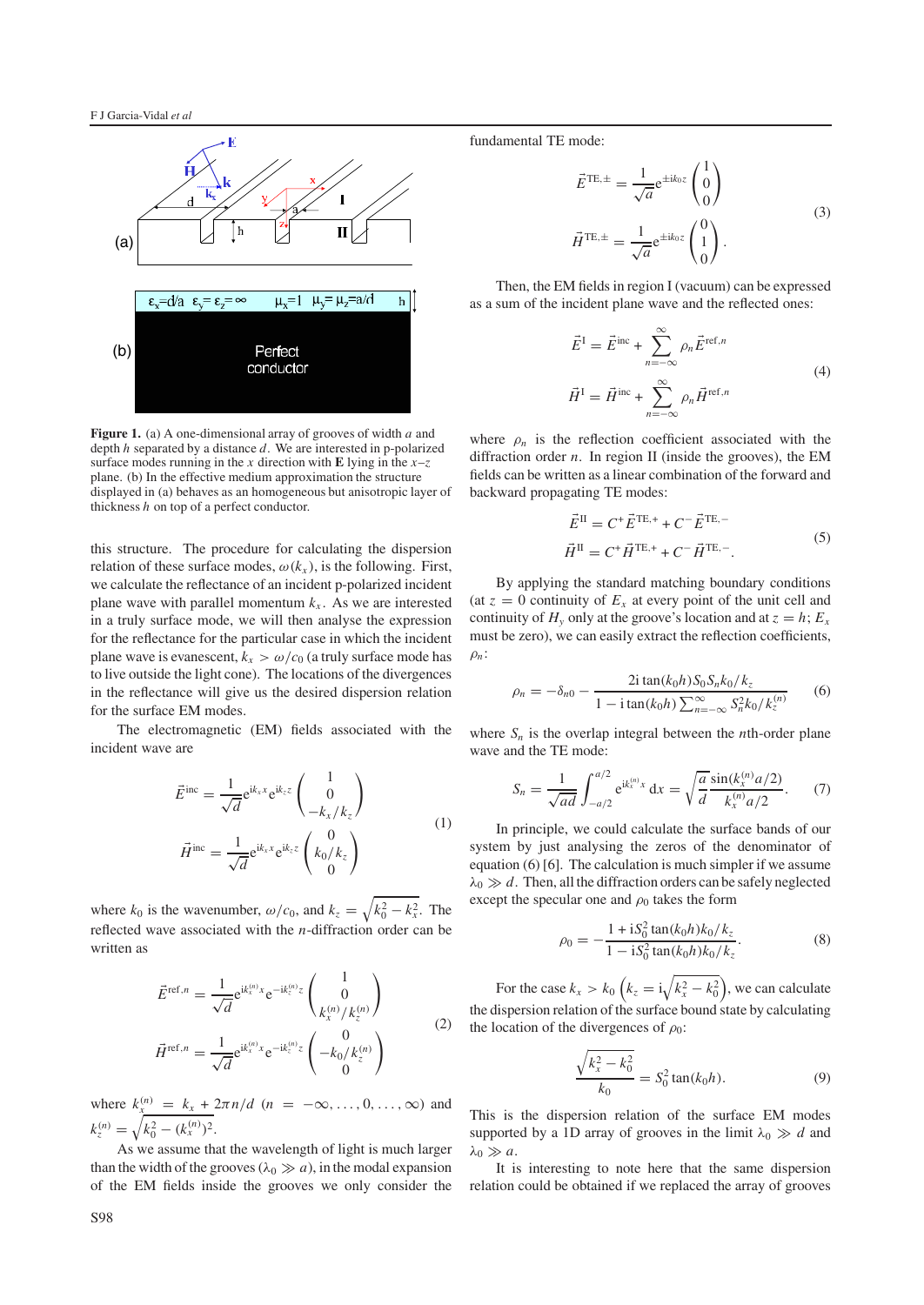

**Figure 2.** The dispersion relation ( $\omega(k_r)$ ) of the surface bound states supported by a 1D array of grooves with geometrical parameters  $a/d = 0.2$  and  $h/d = 1$  as obtained with equation (14).

by a single *homogeneous* but anisotropic layer of thickness *h* on top of the surface of a perfect conductor (see the schematic drawing in figure 1(b)). The homogeneous layer would have the following parameters:

$$
\epsilon_x = d/a \qquad \epsilon_y = \epsilon_z = \infty. \tag{10}
$$

As light propagates in the grooves in the *y* or *z* directions with the velocity of light,

$$
\sqrt{\epsilon_x \mu_y} = \sqrt{\epsilon_x \mu_z} = 1 \tag{11}
$$

and, hence,

$$
\mu_y = \mu_z = \frac{1}{\epsilon_x} \qquad \mu_x = 1. \tag{12}
$$

After some straightforward algebra the specular reflection coefficient, *R*, for a p-polarized plane wave impinging at the surface of a homogeneous layer of thickness *h* with  $\epsilon$  and  $\mu$ given by equations (10) and (12) can be written as

$$
R = \frac{(\epsilon_x k_z - k_0) + (k_0 + \epsilon_x k_z) e^{2ik_0 h}}{(\epsilon_x k_z + k_0) - (k_0 - \epsilon_x k_z) e^{2ik_0 h}}.
$$
(13)

Again, by extending this formula to the case  $k_x > k_0$  and looking at the zeros of the denominator of *R* we can calculate the dispersion relation of the surface modes:

$$
\frac{\sqrt{k_x^2 - k_0^2}}{k_0} = \frac{a}{d} \tan(k_0 h). \tag{14}
$$

Note that this expression coincides with equation (9) in the limit  $k_x a \ll 1$ . In figure 2 we plot the dispersion relation (equation (14)) for the particular case  $a/d = 0.2$  and  $h/d = 1$ . We have checked that this expression (equation (14)) gives accurate results for the range of wavelengths analysed in this case  $(\lambda_0 > 4h)$  by comparing them with the dispersion relation obtained by calculating the zeros of the denominator of equation (6) in which the approximation  $\lambda_0 \gg d$  is not applied. It is worth commenting on the similarities between this dispersion and the one associated with the bands of SPPs supported by the surfaces of real metals. In a SPP band, at large



**Figure 3.** A two-dimensional square array  $(d \times d)$  of square holes (side *a*) perforated on a semi-infinite perfect conductor.

 $k_x$ ,  $\omega$  approaches  $\omega_p/\sqrt{2}$ , whereas in this case,  $\omega$  approaches  $\pi c_0/2h$ —that is, the frequency location of a cavity waveguide mode inside the groove (in the limit  $a/d \rightarrow 0$ , the locations of the different cavity waveguide modes correspond to the condition  $\cos k_0 h = 0$ ).

#### **3. 2D hole array**

Now we consider the case of square holes of side *a* arranged on a  $d \times d$  lattice perforated on a perfect conductor semi-infinite structure (see figure 3) [7]. We assume that the holes are filled with a material whose dielectric constant is  $\epsilon_h$ . As in the case of the array of grooves, we are interested in looking at the possible surface states supported by this system by looking at divergences of the reflection coefficient of a p-polarized plane wave impinging at the perforated surface. As we are interested in the long wavelength limit ( $\lambda_0 \gg d$ ), now we only take into account the specular reflected wave.

The normalized EM fields associated with the incident and specular reflected waves are

$$
\vec{E}^{\text{inc}} = \frac{1}{d} e^{ik_x x} e^{ik_z z} \begin{pmatrix} 1 \\ 0 \\ -k_x / k_z \end{pmatrix}
$$
\n
$$
\vec{H}^{\text{inc}} = \frac{1}{d} e^{ik_x x} e^{ik_z z} \begin{pmatrix} 0 \\ k_0 / k_z \\ 0 \end{pmatrix}
$$
\n
$$
\vec{E}^{\text{ref}} = \frac{1}{d} e^{ik_x x} e^{-ik_z z} \begin{pmatrix} 1 \\ 0 \\ k_x / k_z \end{pmatrix}
$$
\n
$$
\vec{H}^{\text{ref}} = \frac{1}{d} e^{ik_x x} e^{-ik_z z} \begin{pmatrix} 0 \\ -k_0 / k_z \\ 0 \end{pmatrix}.
$$
\n(16)

Inside the holes, as we are interested in the limit  $\lambda_0 \gg a$ , we assume that the fundamental eigenmode will dominate because it is the least strongly decaying. The EM fields are zero inside the perfect metal but inside the holes they take the form

$$
\vec{E}^{\text{TE}} = \frac{\sqrt{2}}{a} e^{iq_z z} \sin \frac{\pi y}{a} \begin{pmatrix} 1 \\ 0 \\ 0 \end{pmatrix}
$$

$$
\vec{H}^{\text{TE}} = -\frac{\sqrt{2}}{a} e^{iq_z z} \sin \frac{\pi y}{a} \begin{pmatrix} 0 \\ q_z / k_0 \\ i\pi / a k_0 \end{pmatrix}
$$
(17)

where  $q_z = \sqrt{\epsilon_h k_0^2 - \pi^2/a^2}$ .

S99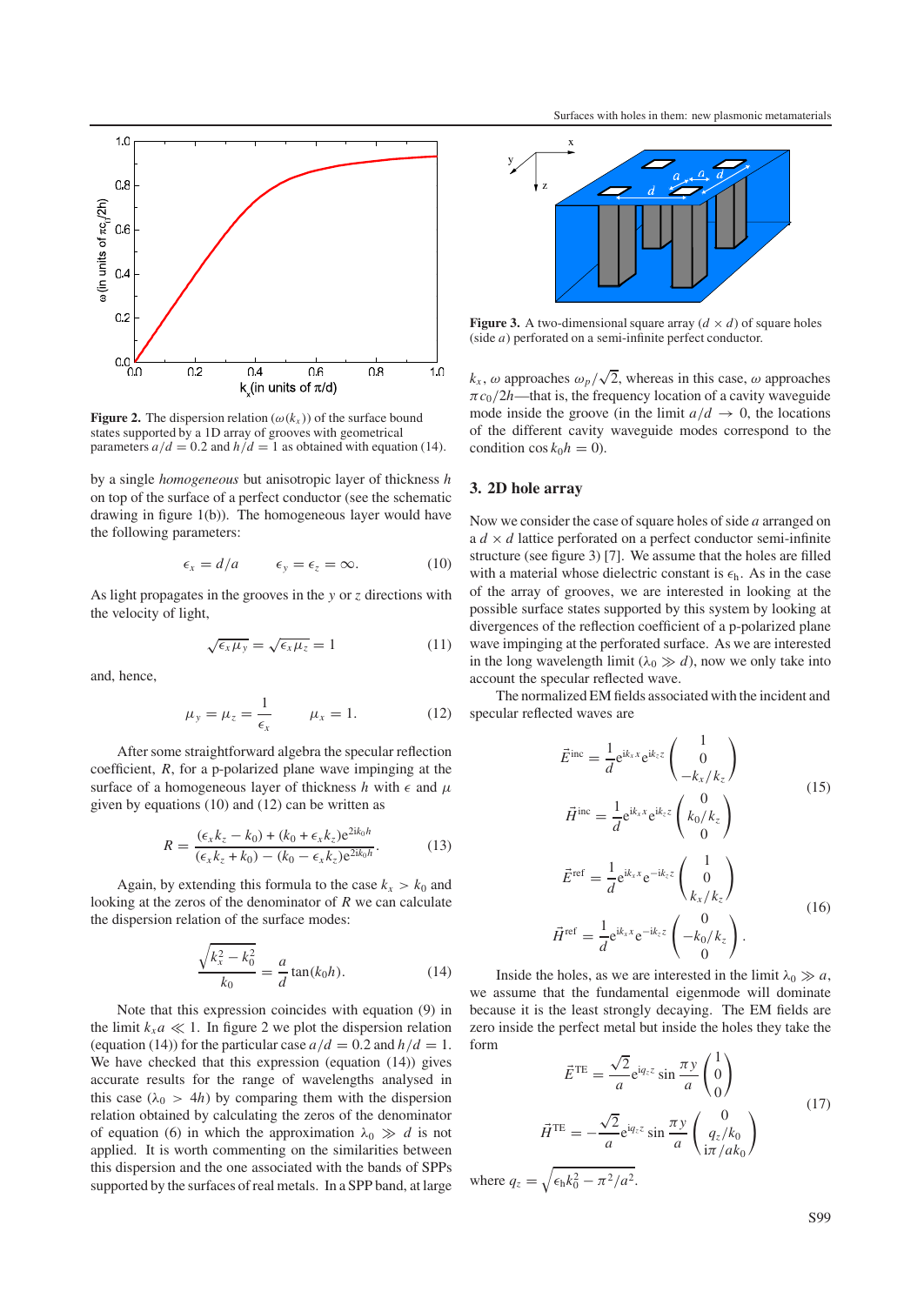Again, the EM fields in region I can be expressed as a sum of the incident plane wave and the reflected one:

$$
\vec{E}^{\text{I}} = \vec{E}^{\text{inc}} + \rho_0 \vec{E}^{\text{ref}} \qquad \vec{H}^{\text{I}} = \vec{H}^{\text{inc}} + \rho_0 \vec{H}^{\text{ref}} \qquad (18)
$$

where  $\rho_0$  is the specular reflection coefficient, and in region II (inside the holes), as we are dealing with a semi-infinite structure, we only have to consider the decaying mode:

$$
\vec{E}^{\rm II} = \tau \vec{E}^{\rm TE} \qquad \vec{H}^{\rm II} = \tau \vec{H}^{\rm TE} \tag{19}
$$

where  $\tau$  is the transmission coefficient.

In the matching procedure at  $z = 0$ ,  $E_x$  must be continuous over the entire unit cell (*x* and *y* ranging from 0 and *d*) whereas  $H<sub>v</sub>$  has to be continuous only at the hole. This would yield

$$
\rho_0 = \frac{k_0^2 S_0^2 - q_z k_z}{k_0^2 S_0^2 + q_z k_z} \tag{20}
$$

where  $S_0$  is the overlap integral of the incident plane wave and the fundamental mode inside the hole:

$$
S_0 = \frac{\sqrt{2}}{ad} \int_0^a e^{ik_x x} dx \int_0^a dy \sin \frac{\pi y}{a} dy = \frac{2\sqrt{2}a}{\pi d} \frac{\sin(k_x a/2)}{k_x a/2}.
$$
\n(21)

By analysing the zeros of the denominator of  $\rho_0$  and extending the expression to  $k_x > k_0$ , we can extract the dispersion relation of the surface states supported by the 2D hole array:

$$
\frac{\sqrt{k_x^2 - k_0^2}}{k_0} = \frac{S_0^2 k_0}{\sqrt{\pi^2/a^2 - \epsilon_h k_0^2}}.
$$
 (22)

As in the case of 1D arrays of grooves, we would like to test whether the semi-infinite perfect conductor perforated with holes could be replaced by a semi-infinite *homogeneous* system, characterized by an effective dielectric constant and an effective magnetic permeability. Due to the symmetry of the structure,  $\epsilon_{\text{reff}} = \epsilon_{\text{veff}} \equiv \epsilon_{\text{eff}}$  and  $\mu_{\text{xeff}} = \mu_{\text{veff}} \equiv \mu_{\text{eff}}$ . As the dispersion of the waveguide mode inside the hole is unaffected by parallel momentum,  $\epsilon_{\text{zeff}} = \mu_{\text{zeff}} = \infty$ .

In a homogeneous structure, the reflection coefficient for a normally incident plane wave can be expressed as a function of the impedance of the medium,  $Z = \sqrt{\frac{\mu}{\epsilon}}$ :

$$
R_0 = \frac{Z - 1}{Z + 1}.\tag{23}
$$

Then, the *effective* impedance of a 2D hole array perforated on a perfect conductor can be easily calculated by analysing equation (20) in the particular case of a normally incident plane wave  $(k_x = 0, k_z = k_0)$ :

$$
Z_{\rm eff} = \sqrt{\frac{\mu_{\rm eff}}{\epsilon_{\rm eff}}} = \frac{S^2 k_0}{q_z} \tag{24}
$$

where  $S = S_0(k_x = 0) = 2\sqrt{2}a/\pi d$ . The other equation linking  $\epsilon_{\text{eff}}$  and  $\mu_{\text{eff}}$  can be obtained from

$$
q_z = k_0 \sqrt{\epsilon_{\text{eff}} \mu_{\text{eff}}} = i \sqrt{\frac{\pi^2}{a^2} - \epsilon_{\text{h}} k_0^2}.
$$
 (25)



**Figure 4.** The dispersion relation ( $\omega(k_x)$ ) of the p-polarized surface bound states supported by a 2D array of holes with  $a/d = 0.6$  and filled with a dielectric material with index of refraction  $n<sub>h</sub> = 3$ , as obtained with equation (29).

Combining equations (24) and (25) we can write down the effective magnetic permeability and effective dielectric permittivity of our system:

$$
\mu_{x \text{eff}} = \mu_{y \text{eff}} = S^2 \tag{26}
$$

$$
\epsilon_{\text{xeff}} = \epsilon_{\text{yeff}} = \frac{\epsilon_{\text{h}}}{S^2} \left( 1 - \frac{\pi^2}{a^2 \epsilon_{\text{h}} k_0^2} \right) = \frac{\epsilon_{\text{h}}}{S^2} \left( 1 - \frac{\pi^2 c_0^2}{a^2 \epsilon_{\text{h}} \omega^2} \right) (27)
$$

which is the canonical plasmon form with a *plasma frequency*,  $\omega_{\text{pl}} = \pi c_0 / \sqrt{\epsilon_{\text{h}}} a$ . This frequency is just the cut-off frequency of a square waveguide of side *a* filled with a material characterized by a dielectric constant  $\epsilon_h$ .

The next step is to calculate the dispersion relation of the surface modes supported by this effective medium and compare it with equation (22). For an interface between vacuum and a semi-infinite structure characterized by  $\epsilon_{\text{eff}}$ , the surface modes have to fulfil the equation

$$
k'_z + \frac{q_z}{\epsilon_{\text{eff}}} = 0 \tag{28}
$$

where  $k'_z = -i\sqrt{k_x^2 - k_0^2}$  is the inverse of the decaying length of the surface mode inside the vacuum,  $e^{|k'_z|z}$ , and  $q_z$  is the analogue magnitude in the effective medium. By using  $\epsilon_{\text{eff}}$ from equation (27) we obtain

$$
\frac{\sqrt{k_x^2 - k_0^2}}{k_0} = \frac{S^2 k_0}{\sqrt{\pi^2/a^2 - \epsilon_h k_0^2}}
$$
(29)

which coincides with equation (22) in the long wavelength limit (when the effective medium approximation makes sense),  $k_x a \ll 1$ . In figure 4 we plot the dispersion relation of these surface modes for the particular case  $a/d = 0.6$  and  $\epsilon_h = 9$ .

#### *3.1. 2D arrays of holes of finite depth (dimples)*

It is quite interesting to analyse also the case of a 2D square array  $(d \times d)$  of square holes (side *a*) of finite depth, *h*. The procedure for calculating the dispersion relation of the surface

S100